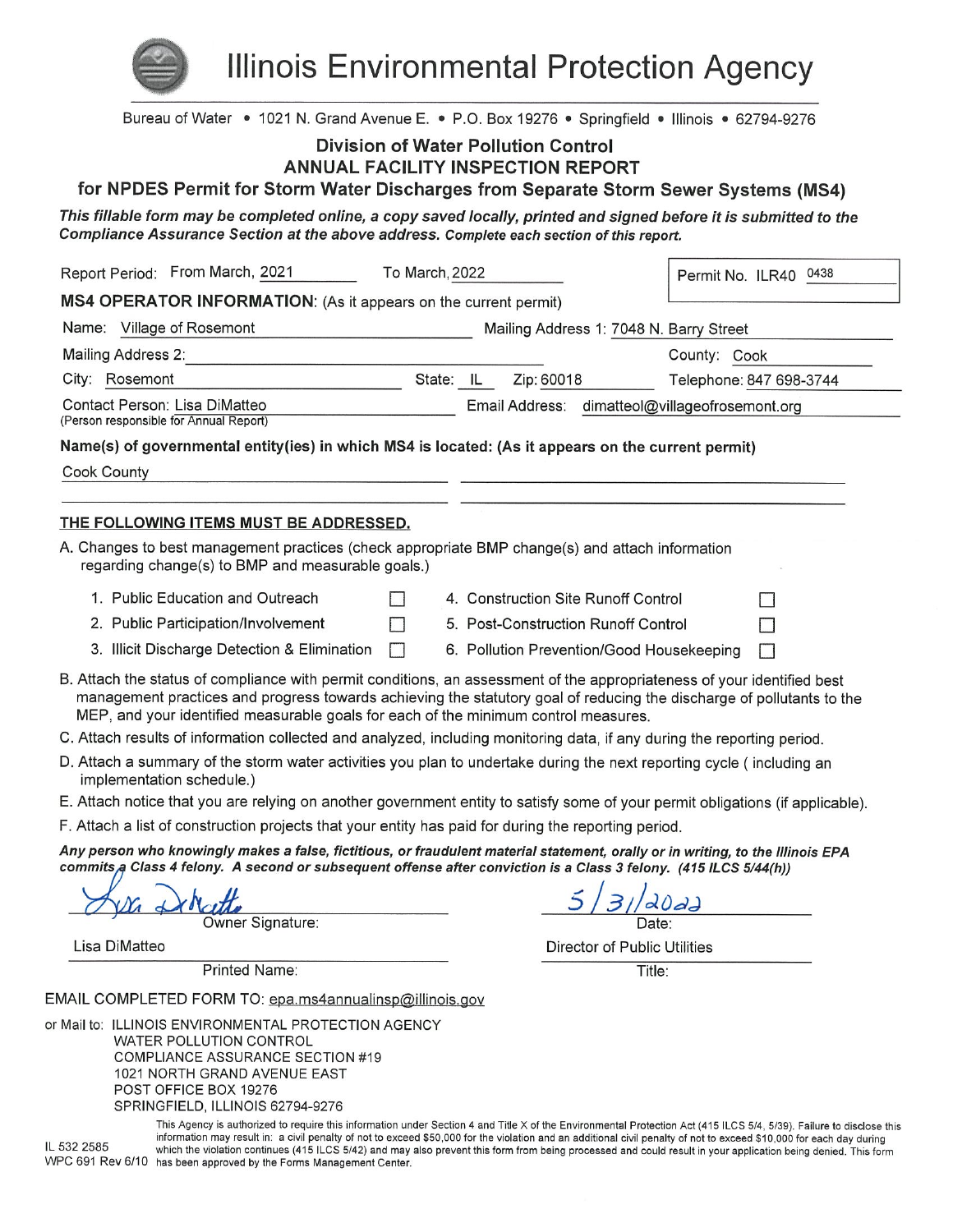## **Table of Contents**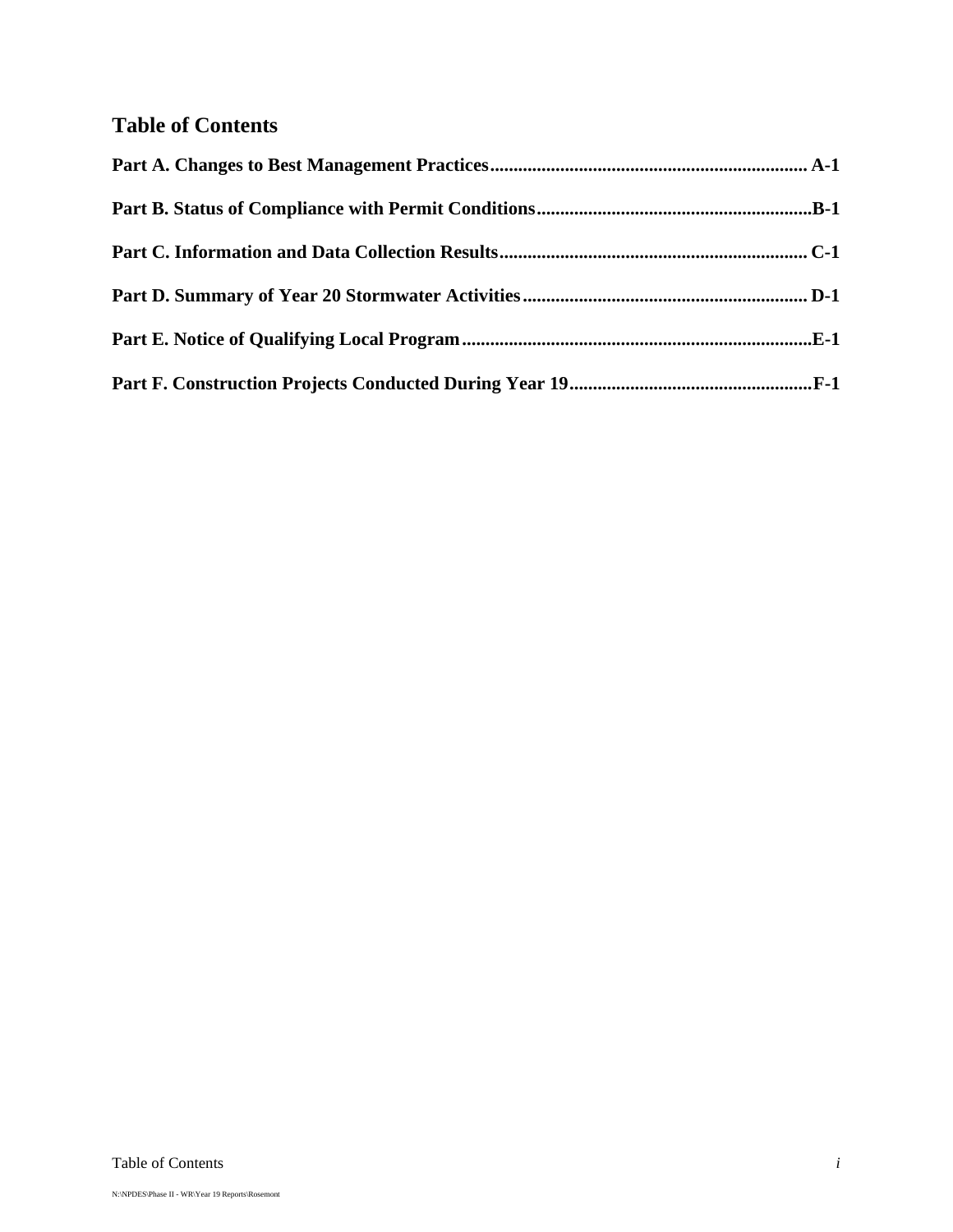# **Part A. Changes to Best Management Practices**

## **Note: X indicates BMPs performed that were proposed in your NPDES permit indicates changes to BMPs proposed in your NPDES permit**

| Year 17                 | Year 18                 | Year 19                      | Year 20              | $\overline{z}$ |                                                     |                                                          | Year 17                                            | Year 18                 | Year 19 | Year $20$ | $\overline{a}$ |     |                                                                                                          |
|-------------------------|-------------------------|------------------------------|----------------------|----------------|-----------------------------------------------------|----------------------------------------------------------|----------------------------------------------------|-------------------------|---------|-----------|----------------|-----|----------------------------------------------------------------------------------------------------------|
|                         |                         |                              |                      | Year           |                                                     |                                                          |                                                    |                         |         |           | Year           |     |                                                                                                          |
|                         |                         |                              |                      |                |                                                     |                                                          |                                                    |                         |         |           |                |     |                                                                                                          |
| MS4                     |                         |                              |                      |                |                                                     |                                                          | MS4                                                |                         |         |           |                |     |                                                                                                          |
| A.                      |                         |                              |                      |                |                                                     | <b>Public Education and Outreach</b>                     | D.                                                 |                         |         |           |                |     | <b>Construction Site Runoff Control</b>                                                                  |
| $\mathbf X$             | $\mathbf{X}$            | $\mathbf{X}$                 |                      |                |                                                     | $X X A.1$ Distributed Paper Material                     | $\mathbf{X}$                                       |                         |         |           |                |     | $\overline{X}$ $\overline{X}$ $\overline{X}$ $\overline{X}$ $\overline{D}$ .1 Regulatory Control Program |
|                         |                         |                              |                      |                | A.2                                                 | <b>Speaking Engagement</b>                               |                                                    |                         |         |           |                |     | <b>D.2</b> Erosion and Sediment Control                                                                  |
| $\mathbf X$             | $\mathbf{X}$            | $\mathbf X$                  | $\mathbf X$          |                | $X$ A.3                                             | <b>Public Service Announcement</b>                       |                                                    |                         |         |           |                |     | <b>BMPs</b>                                                                                              |
|                         |                         |                              |                      |                | A.4                                                 | <b>Community Event</b>                                   |                                                    |                         |         |           |                |     | D.3 Other Waste Control Program                                                                          |
|                         |                         |                              |                      |                | A.5                                                 | <b>Classroom Education Material</b>                      | $\mathbf{X}$                                       |                         |         |           |                |     | $X X X X D.4$ Site Plan Review Procedures                                                                |
|                         |                         |                              |                      |                | X X X X X A.6                                       | <b>Other Public Education</b>                            |                                                    |                         |         |           |                |     | <b>D.5</b> Public Information Handling                                                                   |
|                         |                         |                              |                      |                |                                                     |                                                          |                                                    |                         |         |           |                |     | <b>Procedures</b>                                                                                        |
| <b>B.</b>               |                         |                              |                      |                |                                                     | <b>Public Participation/Involvement</b>                  |                                                    |                         |         |           |                |     | <b>D.6</b> Site Inspection/Enforcement                                                                   |
|                         |                         |                              |                      |                | B.1                                                 | <b>Public Panel</b>                                      |                                                    |                         |         |           |                |     | <b>Procedures</b>                                                                                        |
| $\mathbf{X}$            | $\mathbf{X}$            | $\mathbf X$                  | $\mathbf X$          |                | $X$ B.2                                             | <b>Educational Volunteer</b>                             |                                                    |                         |         |           |                |     | <b>D.7</b> Other Construction Site Runoff                                                                |
|                         |                         |                              |                      |                | B.3                                                 | <b>Stakeholder Meeting</b>                               |                                                    |                         |         |           |                |     | <b>Controls</b>                                                                                          |
|                         |                         |                              |                      |                | B.4                                                 | <b>Public Hearing</b>                                    |                                                    |                         |         |           |                |     |                                                                                                          |
| $\mathbf X$             |                         | X X                          |                      |                | X X B.5                                             | <b>Volunteer Monitoring</b>                              | E.                                                 |                         |         |           |                |     | <b>Post-Construction Runoff Control</b>                                                                  |
| $\overline{\mathbf{X}}$ |                         | $\mathbf{X} \mid \mathbf{X}$ |                      |                | X X B.6                                             | <b>Program Coordination</b>                              |                                                    |                         |         |           |                |     | <b>E.1 Community Control Strategy</b>                                                                    |
| $\overline{\mathbf{X}}$ | $\overline{\mathbf{X}}$ | $\overline{\mathbf{X}}$      | $\mathbf X$          |                | $X$ <sub>B.7</sub>                                  | <b>Other Public Involvement</b>                          | $\mathbf{X}$                                       |                         |         |           |                |     | $X X X X$ [E.2 Regulatory Control Program                                                                |
|                         |                         |                              |                      |                |                                                     |                                                          | $\overline{\mathbf{X}}$<br>$\overline{\mathbf{X}}$ | $\overline{\mathbf{X}}$ |         |           |                |     | $X$ $X$ $X$ $X$ $E.3$ Long Term O&M Procedures                                                           |
| $\mathbf{C}$ .          |                         |                              |                      |                |                                                     | <b>Illicit Discharge Detection and Elimination</b>       |                                                    |                         |         |           |                |     | X X X E.4 Pre-Const Review of BMP                                                                        |
| $\mathbf X$             |                         |                              |                      |                | X X X X C.1                                         | <b>Storm Sewer Map Preparation</b>                       |                                                    |                         |         |           |                |     | <b>Designs</b>                                                                                           |
| $\overline{\mathbf{X}}$ |                         | X X                          |                      |                |                                                     | $ \mathbf{X} \mathbf{X} $ C.2 Regulatory Control Program |                                                    |                         |         |           |                |     | <b>E.5</b> Site Inspections During                                                                       |
| $\overline{\mathbf{X}}$ | $\overline{\mathbf{X}}$ | $\overline{\mathbf{X}}$      |                      |                | $\overline{X}$ $\overline{X}$ $\overline{C.3}$      | <b>Detection/Elimination</b>                             |                                                    |                         |         |           |                |     | <b>Construction</b>                                                                                      |
|                         |                         |                              |                      |                |                                                     | <b>Prioritization Plan</b>                               |                                                    |                         |         |           |                |     | <b>E.6 Post-Construction Inspections</b>                                                                 |
| $\mathbf{X}$            | $\mathbf X$             | $\mathbf{X}$                 |                      |                | X X C.4                                             | <b>Illicit Discharge Tracing</b>                         |                                                    |                         |         |           |                | E.7 | <b>Other Post-Const Runoff</b>                                                                           |
|                         |                         |                              |                      |                |                                                     | <b>Procedures</b>                                        |                                                    |                         |         |           |                |     | <b>Controls</b>                                                                                          |
| $\mathbf{X}$            | $\mathbf{X}$            | $\mathbf X$                  |                      |                | $\overline{\mathbf{X}}$ $\mathbf{X}$ $\mathbf{C.5}$ | <b>Illicit Source Removal</b>                            |                                                    |                         |         |           |                |     |                                                                                                          |
|                         |                         |                              |                      |                |                                                     | <b>Procedures</b>                                        | F.                                                 |                         |         |           |                |     | <b>Pollution Prevention/Good Housekeeping</b>                                                            |
|                         | ✔                       | $\blacktriangledown$         | $\blacktriangledown$ | $\checkmark$   | C.6                                                 | <b>Program Evaluation and</b>                            | $\mathbf X$                                        |                         | X X     |           |                |     | $X X F.1$ Employee Training Program                                                                      |
|                         |                         |                              |                      |                |                                                     | <b>Assessment</b>                                        | $\overline{\mathbf{X}}$                            |                         |         |           |                |     | $\overline{X}\overline{X}\overline{X}\overline{X}$ <b>F.2</b> Inspection and Maintenance                 |
|                         |                         |                              |                      |                | C.7                                                 | <b>Visual Dry Weather Screening</b>                      |                                                    |                         |         |           |                |     | Program                                                                                                  |
|                         |                         |                              |                      |                | C.8                                                 | <b>Pollutant Field Testing</b>                           | $\mathbf{X}$                                       |                         |         |           |                |     | $X X X X F.3$ Municipal Operations Storm                                                                 |
|                         |                         |                              |                      |                | C.9                                                 | <b>Public Notification</b>                               |                                                    |                         |         |           |                |     | <b>Water Control</b>                                                                                     |
|                         |                         |                              |                      |                |                                                     | <b>C.10 Other Illicit Discharge Controls</b>             |                                                    |                         |         |           |                |     | <b>F.4 Municipal Operations Waste</b>                                                                    |
|                         |                         |                              |                      |                |                                                     |                                                          |                                                    |                         |         |           |                |     | <b>Disposal</b>                                                                                          |
|                         |                         |                              |                      |                |                                                     |                                                          |                                                    |                         |         |           |                |     | F.5 Flood Management/Assess                                                                              |
|                         |                         |                              |                      |                |                                                     |                                                          |                                                    |                         |         |           |                |     | <b>Guidelines</b>                                                                                        |
|                         |                         |                              |                      |                |                                                     |                                                          |                                                    |                         |         |           |                |     | <b>F.6</b> Other Municipal Operations                                                                    |
|                         |                         |                              |                      |                |                                                     |                                                          |                                                    |                         |         |           |                |     | <b>Controls</b>                                                                                          |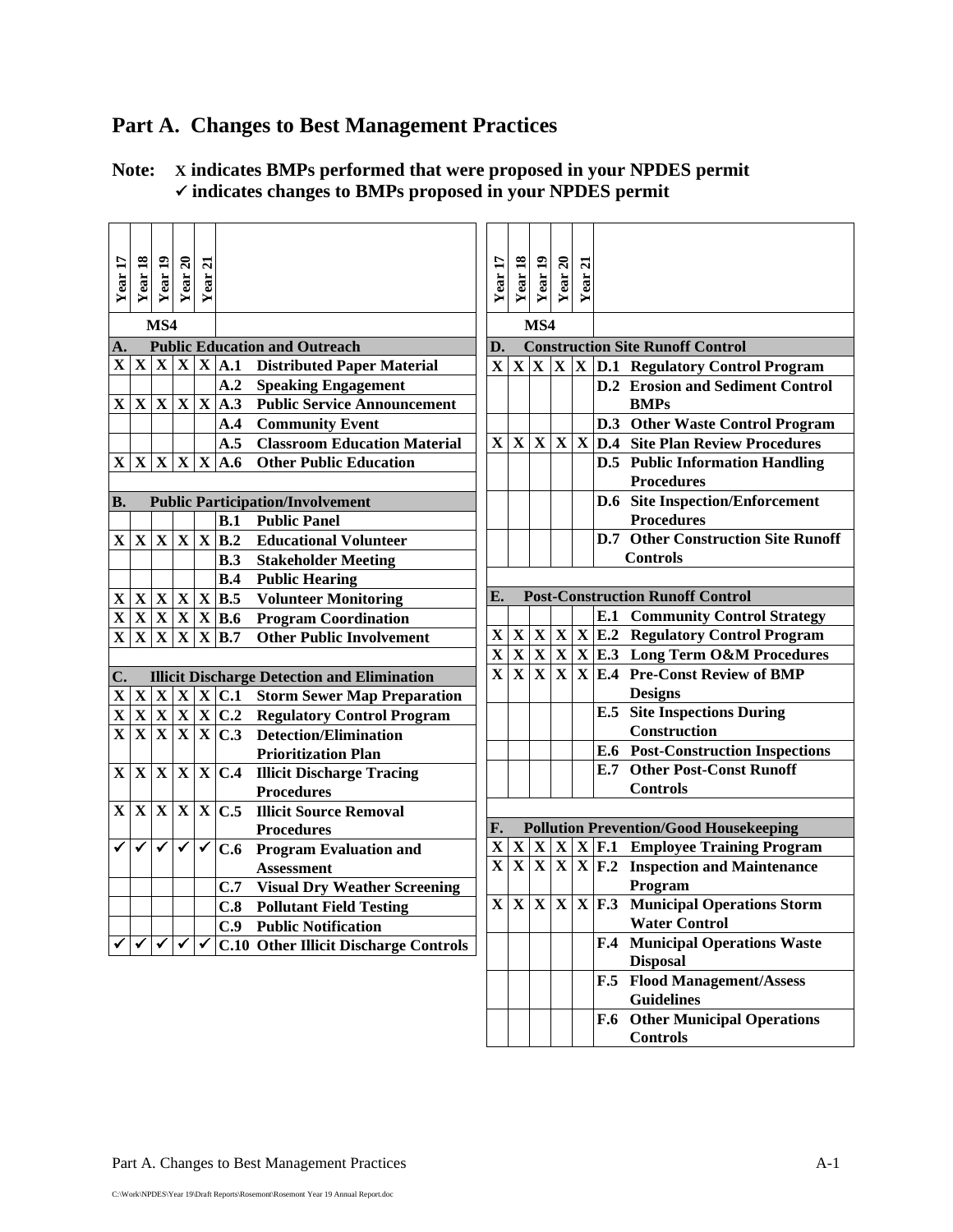## **Part B. Status of Compliance with Permit Conditions**

*(Provide the status of compliance with permit conditions, an assessment of the appropriateness of your identified best management practices and progress towards achieving the statutory goal of reducing the discharge of pollutants to the maximum extent practicable [MEP], and your identified measurable goals for each of the minimum control measures.)*

The status of BMPs and measurable goals performed in Year 19 are described below.

## **1. Public Education and Outreach**

The Village of Rosemont (Village) committed to conduct Public Education and Outreach as part of its permit. Public Education and Outreach requires implementation of a program to distribute educational material to the community or conduct equivalent outreach activities about the impacts of storm water discharges on water bodies and the steps that the public can take to reduce pollutants to stormwater runoff. The Village committed to implementation of BMPs related to A.1, A.3, and A.6. The status or progress for each of the measurable goals related to these BMPs is presented below.

#### **A.1 Distributed Paper Material**

*Measurable Goals: The Village will make the informational material and brochures available at the Village facilities.* 

**The Village has obtained informational brochures and made them available to the public.** 

#### **A.3 Public Service Announcement**

*Measurable Goals: The Village will include a stormwater and/or water quality related article in the Village's newsletter.*

**The Village included a stormwater or water quality article in the Village newsletter.**

#### **A.6 Other Public Education**

*Measurable Goals: The Village will monitor website links and update as new information becomes available.*

**The Village has obtained stormwater/water quality links and has posted links on the Village website providing information to residents about stormwater or water quality.** 

## **2. Public Participation/Involvement**

The Village committed to performing activities and services related to the Public Participation/Involvement minimum control measure under BMP numbers B.2, B.5, B.6 and B.7. The status or progress for each of the measurable goals related to these BMPs is presented below.

#### **B.2 Educational Volunteer, B.5 Volunteer Monitoring and B.6 Program Coordination**

*Measurable Goals: The Village will continue to support and encourage local civic groups to perform stormwater activities.* 

**The Village coordinated and supported local civic groups in enhancement activities along the Des Plaines River to reduce the amount of pollutants entering the stormwater system and improve the local ecosystem through the removal of invasive species.**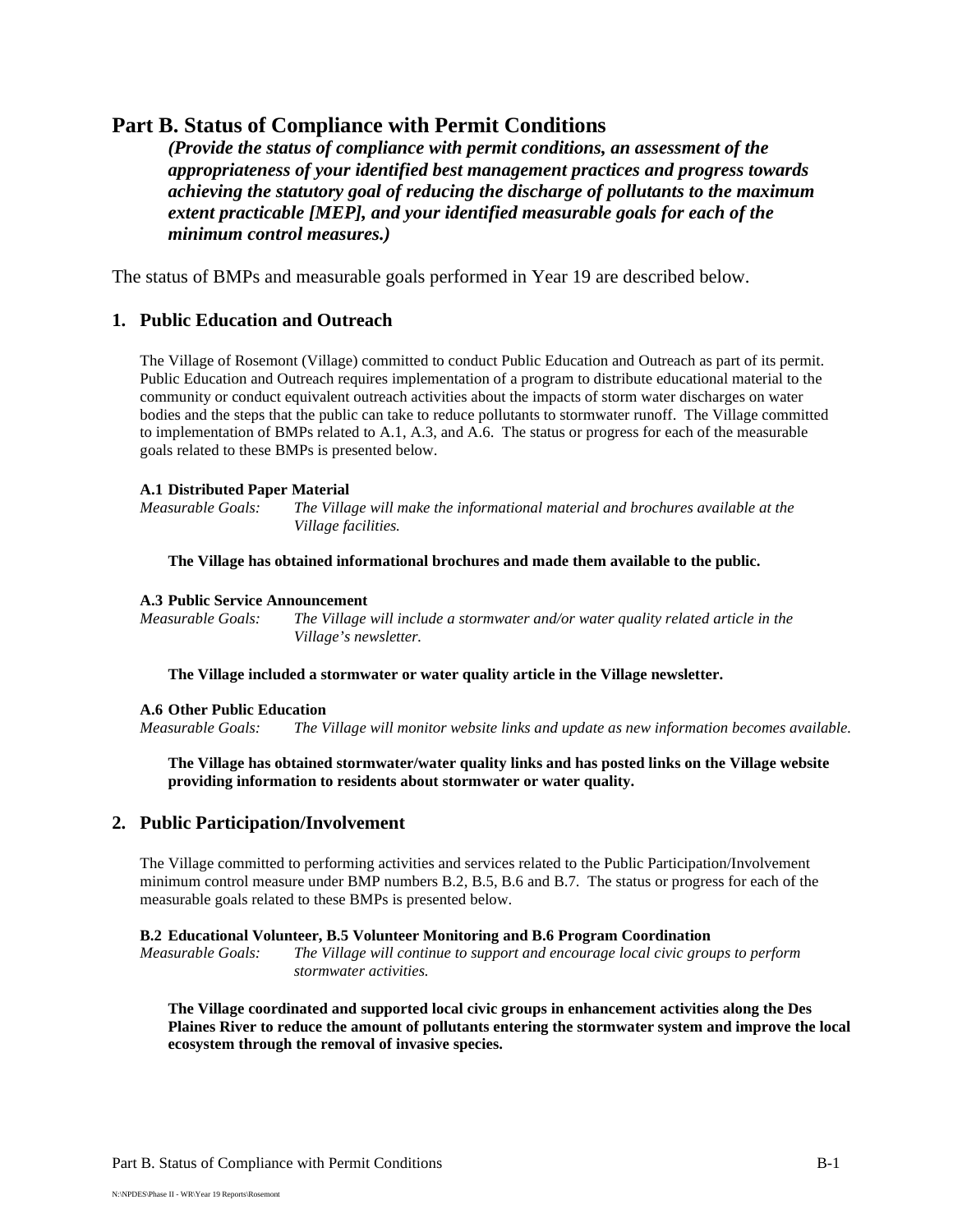#### **B.7 Other Public Involvement**

*Measurable Goals: The Village will create Citizens Report Form or similar method for reporting illicit discharges and stormwater maintenance problems.*

**The Village has provided contact information on the Village website to allow residents to report possible illicit discharges and/or stormwater maintenance problems directly to Public Works staff.** 

#### **3. Illicit Discharge Detection and Elimination**

The Village committed to perform some activities related to the Illicit Discharge Detection and Elimination minimum control under BMP numbers C.1, C.2, C.3, C.4 and C.5. The status or progress for each of the measurable goals related to these BMPs is presented below.

#### **C.1 Storm Sewer Map Preparation**

*Measurable Goals: The Village will continue to update the storm sewer map as necessary.*

#### **The Village has prepared and is continually updating the Village storm sewer map to reflect new and redevelopment within the Village.**

#### **C.2 Regulatory Control Program**

*Measurable Goals: The MWRD and the Public Works Department will continue to enforce the current regulations to prevent illicit discharges to the storm sewer system.*

**Current MWRD Ordinances prohibit non-stormwater discharges to any storm sewer under the jurisdiction of the Village. The Village and MWRD will continue to enforce the local codes and regulations to prevent and/or eliminate illicit discharges.** 

#### **C.2 Regulatory Control Program, C.3 Detection/Elimination Prioritization Plan, C.4 Illicit Discharge Tracing Procedures and C.5 Illicit Source Removal Procedures**

*Measurable Goals: The Public Works Department will continue investigating and enforcing code guidelines for eliminating illicit discharges once they are reported and investigated.* 

**The Village has procedures for investigating reports of illicit discharges and has prepared forms to document these reports. The Village also has enforcement guidelines to eliminate the discharges once reported and identified.** 

#### **C.6 Program Evaluation and Assessment**

*Measurable Goals: The Village will perform a yearly evaluation of its NPDES program and BMPs selected to for effectiveness in meeting the specified goals.* 

#### **The Village has performed program compliance monitoring and evaluation to determine the effectiveness of the overall program and the BMPs selected.**

#### **C.10 Other Illicit Discharge Controls**

*Measurable Goals: The Village perform annual monitoring of the receiving waters upstream and downstream of all MS4 discharge points.* 

**The Village has performed monitoring of the receiving waters upstream and downstream of the MS4 discharges to determine the effectiveness of the program and selected BMPs.**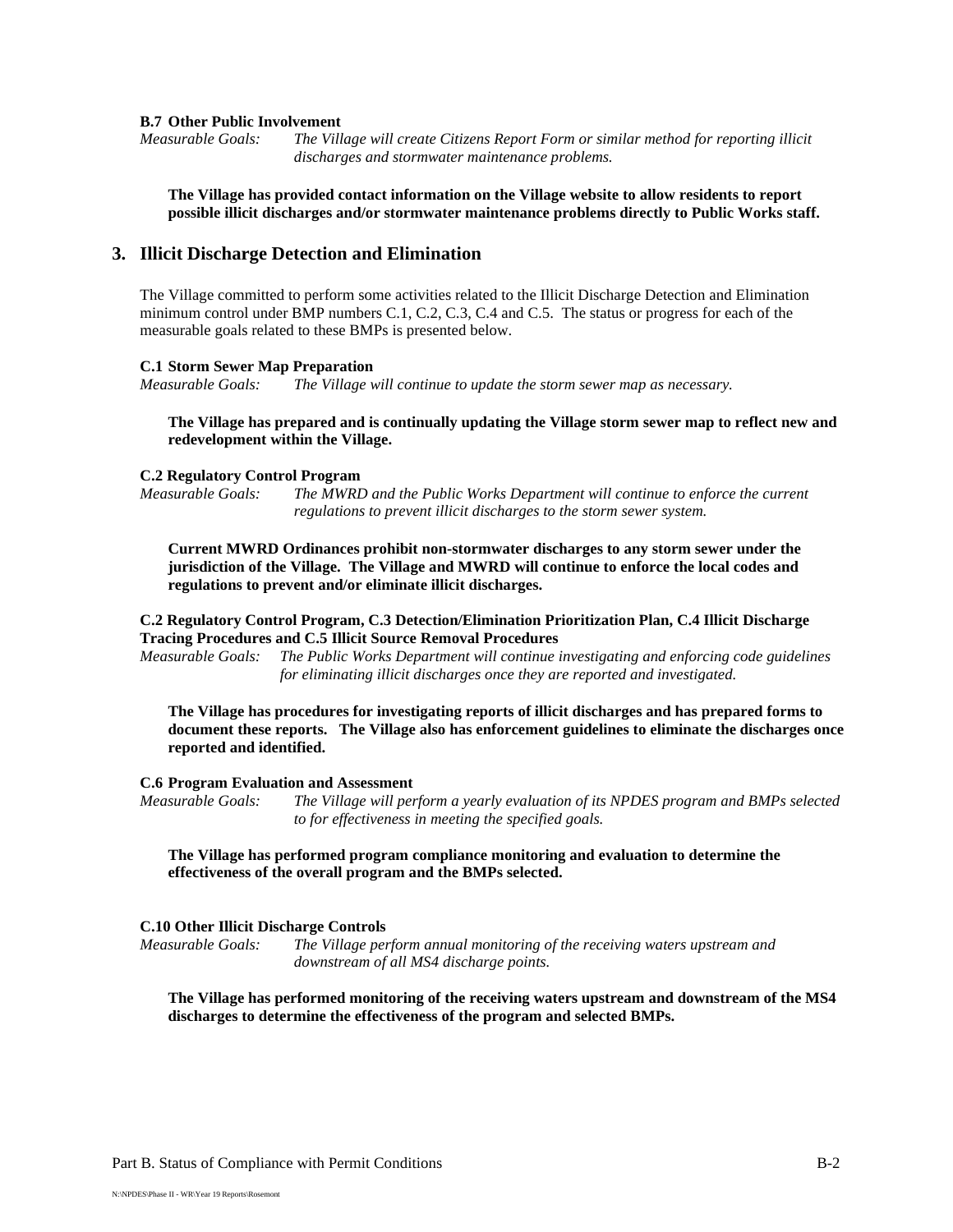### **4. Construction Site Runoff Control**

The Village committed to performing activities and services related to the Construction Site Runoff Control minimum control measure under BMP numbers D.1 and D.4. The status or progress for each of the measurable goals related to these BMPs is presented below.

#### **D.1 Regulatory Control Program, D.4 Site Plan Review Procedures**

*Measurable Goal:* The Public Works Department will continue to require the review of sediment and soil *erosion control measures during site review and perform inspections for development sites in the Village.*

**The Village Engineer has procedures that require the review of all sediment and erosion control measures for developments over 1 acre. These developments are also required to submit a NOI for construction activities to the IEPA.** 

#### **5. Post-Construction Runoff Control**

The Village committed to performing activities and services related to the Post-Construction Site Runoff Control minimum control measure under BMP numbers E.2, E.3 and E.4. The status or progress for each of the measurable goals related to these BMPs is presented below.

#### **E.2 Regulatory Control Program**

*Measurable Goal: The Public Works Department will continue to enforce the requirements.*

**The Village has implemented procedures to require controls to reduce pollutant discharge from development sites in accordance with the Metropolitan Water Reclamation District of Greater Chicago (MWRDGC) Watershed Management Ordinance (WMO) for post construction volume and pollution control. The requires review of development plans to verify the project has controls in place to reduce and/or eliminate the discharge of pollutants from the site.** 

#### **E.3 Long Term O & M Procedures**

*Measurable Goal: The Village has procedures that specifically require long-term stormwater facility maintenance from new development and redevelopment projects.*

**The Village requires the identification and implementation of a long term maintenance plan for post construction BMPs in accordance with MWRDGC WMO requirements.** 

#### **E.4 Pre-Construction Review of BMP Designs, E.5 Site Inspections During Construction and E.6 Post-Construction Inspections**

*Measurable Goal: The Village Engineer will continue to review stormwater BMPs within site development plans and perform inspections of the BMPs during and after construction.*

#### **The Village has revised review practices to include the review of structural and non-structural stormwater BMPs.**

#### **6. Pollution Prevention/Good Housekeeping**

This minimum control measure involves the development and implementation of an operation and maintenance program to reduce the discharge of pollutants from municipal operations. This program must include a training program for municipal employees. The Village committed to perform activities for BMP numbers F.1, F.2 and F.3. The status or progress for each of the measurable goals related to these BMPs is presented below.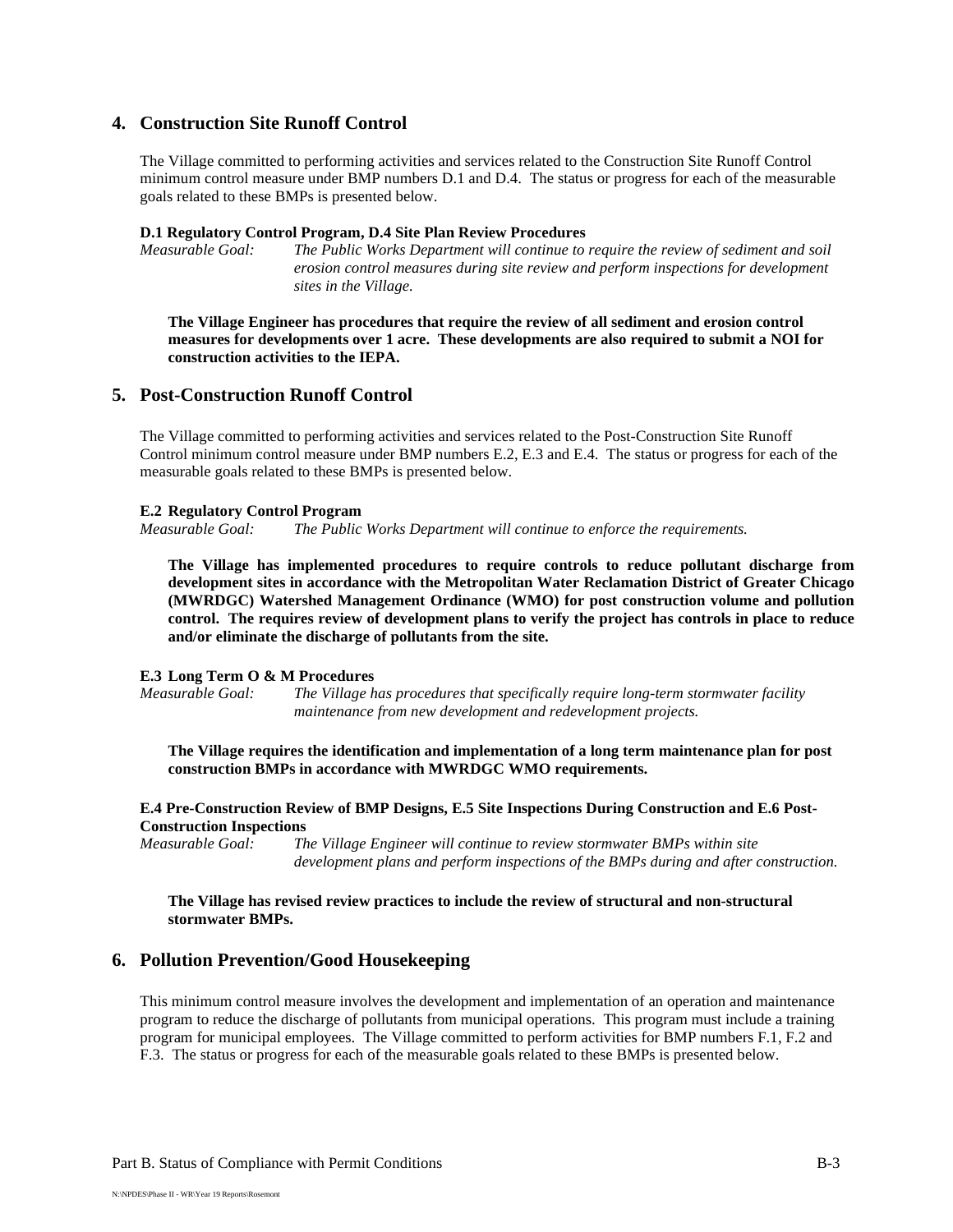#### **F.1 Employee Training Program, F.3 Municipal Operations Storm Water Control**

*Measurable Goals: The Village will continue in-house training that will curtail discharge of pollutants to storm sewer systems by Village employees.*

**The Village will continue in-house training and modify procedures as necessary to prevent the discharge of pollutants to the storm sewer system by Village employees.** 

### **F.2 Inspection and Maintenance Program**

*Measurable Goals: The Village will continue the inspection program.*

**The Village has created inspection forms and will continue the storm system inspection program at a minimum of once every three years.**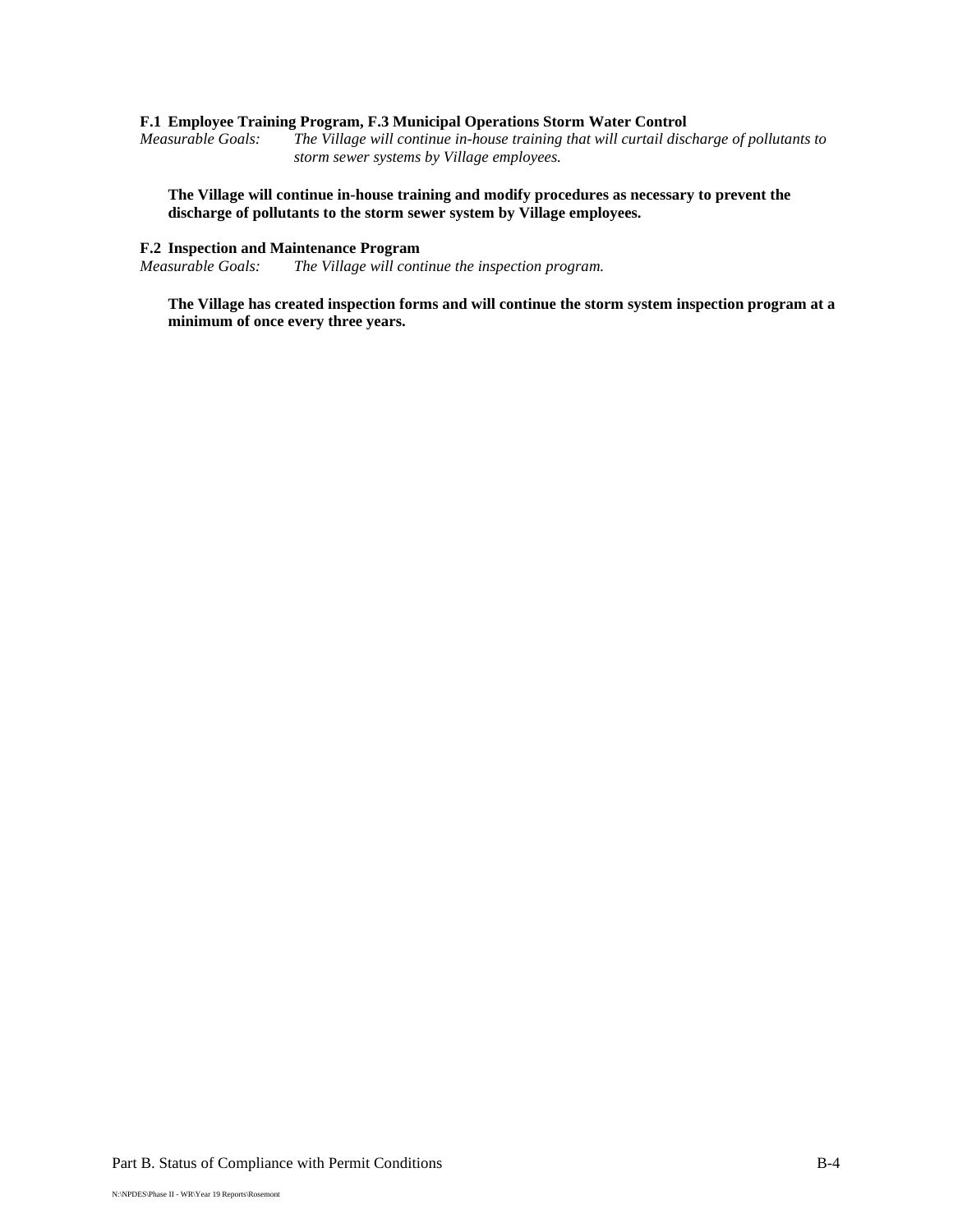## **Part C. Information and Data Collection Results**

*(Provide information and water quality sampling/monitoring data related to illicit discharge detection and elimination collected during the reporting period.)*

No information or data was collected during Year 19.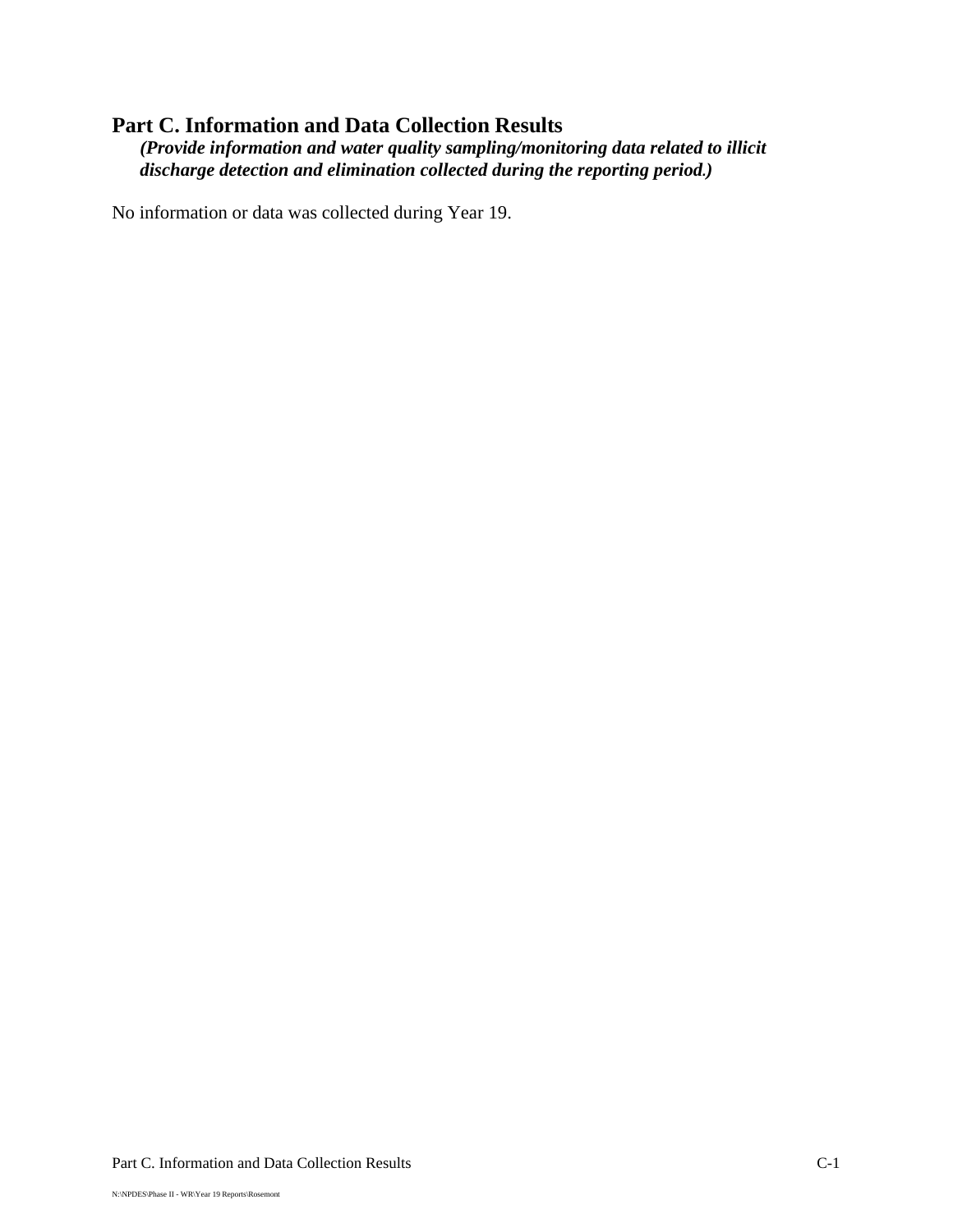## **Part D. Summary of Year 20 Stormwater Activities**

*(Present a summary of the storm water activities you plan to undertake during the next reporting cycle, including an implementation schedule in the sections following the table.)*

The table shown below summarizes the BMPs committed to for Year 20. Specific BMPs and measurable goals for Year 20 program development activities are presented in the sections following the table. More detailed information regarding the BMPs proposed for Year 20 can be found in the Notice of Intent for Permit Years 16-20.

| Year 20                 |                    |                                              |
|-------------------------|--------------------|----------------------------------------------|
| MS4                     |                    |                                              |
| A.                      |                    | <b>Public Education and Outreach</b>         |
| X                       | A.1                | <b>Distributed Paper Material</b>            |
|                         | A.2                | <b>Speaking Engagement</b>                   |
| $\overline{\mathbf{X}}$ | A.3                | <b>Public Service Announcement</b>           |
|                         | A.4                | <b>Community Event</b>                       |
|                         | A.5                | <b>Classroom Education Material</b>          |
| $\overline{\mathbf{X}}$ | A.6                | <b>Other Public Education</b>                |
|                         |                    |                                              |
| <b>B.</b>               |                    | <b>Public Participation/Involvement</b>      |
|                         | B.1                | <b>Public Panel</b>                          |
| $\overline{\mathbf{X}}$ | B.2                | <b>Educational Volunteer</b>                 |
|                         | B.3                | <b>Stakeholder Meeting</b>                   |
|                         | B.4                | <b>Public Hearing</b>                        |
| X                       | B.5                | <b>Volunteer Monitoring</b>                  |
| $\overline{\mathbf{X}}$ | B.6                | <b>Program Coordination</b>                  |
| $\overline{\mathbf{X}}$ | B.7                | <b>Other Public Involvement</b>              |
|                         |                    |                                              |
| $\mathbf{C}$ .          |                    | <b>Illicit Discharge Detection and</b>       |
|                         | <b>Elimination</b> |                                              |
| X                       | C.1                | <b>Storm Sewer Map Preparation</b>           |
| X                       | C.2                | <b>Regulatory Control Program</b>            |
| $\overline{\mathbf{X}}$ | C.3                | <b>Detection/Elimination Prioritization</b>  |
|                         |                    | Plan                                         |
| $\mathbf X$             | C.4                | <b>Illicit Discharge Tracing Procedures</b>  |
| $\overline{\mathbf{X}}$ | C.5                | <b>Illicit Source Removal Procedures</b>     |
| $\overline{\mathbf{X}}$ | C.6                | <b>Program Evaluation and Assessment</b>     |
|                         | C.7                | <b>Visual Dry Weather Screening</b>          |
|                         | C.8                | <b>Pollutant Field Testing</b>               |
|                         | C.9                | <b>Public Notification</b>                   |
| $\overline{\mathbf{X}}$ |                    | <b>C.10 Other Illicit Discharge Controls</b> |

| Note: X indicates BMPs committed to for Year 20. |  |
|--------------------------------------------------|--|
|                                                  |  |

| Year 20                 |                 |                                               |
|-------------------------|-----------------|-----------------------------------------------|
| MS4                     |                 |                                               |
| D.                      |                 | <b>Construction Site Runoff Control</b>       |
| $\mathbf X$             | D.1             | <b>Regulatory Control Program</b>             |
| $\mathbf X$             | D.2             | <b>Erosion and Sediment Control BMPs</b>      |
|                         |                 | D.3 Other Waste Control Program               |
| $\mathbf X$             |                 | <b>D.4 Site Plan Review Procedures</b>        |
|                         | D.5             | <b>Public Information Handling</b>            |
|                         |                 | <b>Procedures</b>                             |
| $\mathbf X$             | D.6             | <b>Site Inspection/Enforcement</b>            |
|                         |                 | <b>Procedures</b>                             |
|                         | D.7             | <b>Other Construction Site Runoff</b>         |
|                         |                 | <b>Controls</b>                               |
|                         |                 |                                               |
| E.                      |                 | <b>Post-Construction Runoff Control</b>       |
|                         | E.1             | <b>Community Control Strategy</b>             |
| $\mathbf{X}$            | E.2             | <b>Regulatory Control Program</b>             |
| $\mathbf X$             | E.3             | <b>Long Term O&amp;M Procedures</b>           |
| $\mathbf X$             | E.4             | <b>Pre-Const Review of BMP Designs</b>        |
| $\mathbf X$             | E.5             | <b>Site Inspections During Construction</b>   |
| $\overline{\mathbf{X}}$ | E.6             | <b>Post-Construction Inspections</b>          |
|                         | E.7             | <b>Other Post-Const Runoff Controls</b>       |
|                         |                 |                                               |
| F.                      |                 | <b>Pollution Prevention/Good Housekeeping</b> |
| $\mathbf X$             | F.1             | <b>Employee Training Program</b>              |
| $\mathbf X$             | F <sub>.2</sub> | <b>Inspection and Maintenance Program</b>     |
| $\mathbf X$             | F.3             | <b>Municipal Operations Storm Water</b>       |
|                         |                 | <b>Control</b>                                |
|                         | F.4             | <b>Municipal Operations Waste Disposal</b>    |
|                         | F.5             | <b>Flood Management/Assess Guidelines</b>     |
|                         | F.6             | <b>Other Municipal Operations Controls</b>    |
|                         |                 |                                               |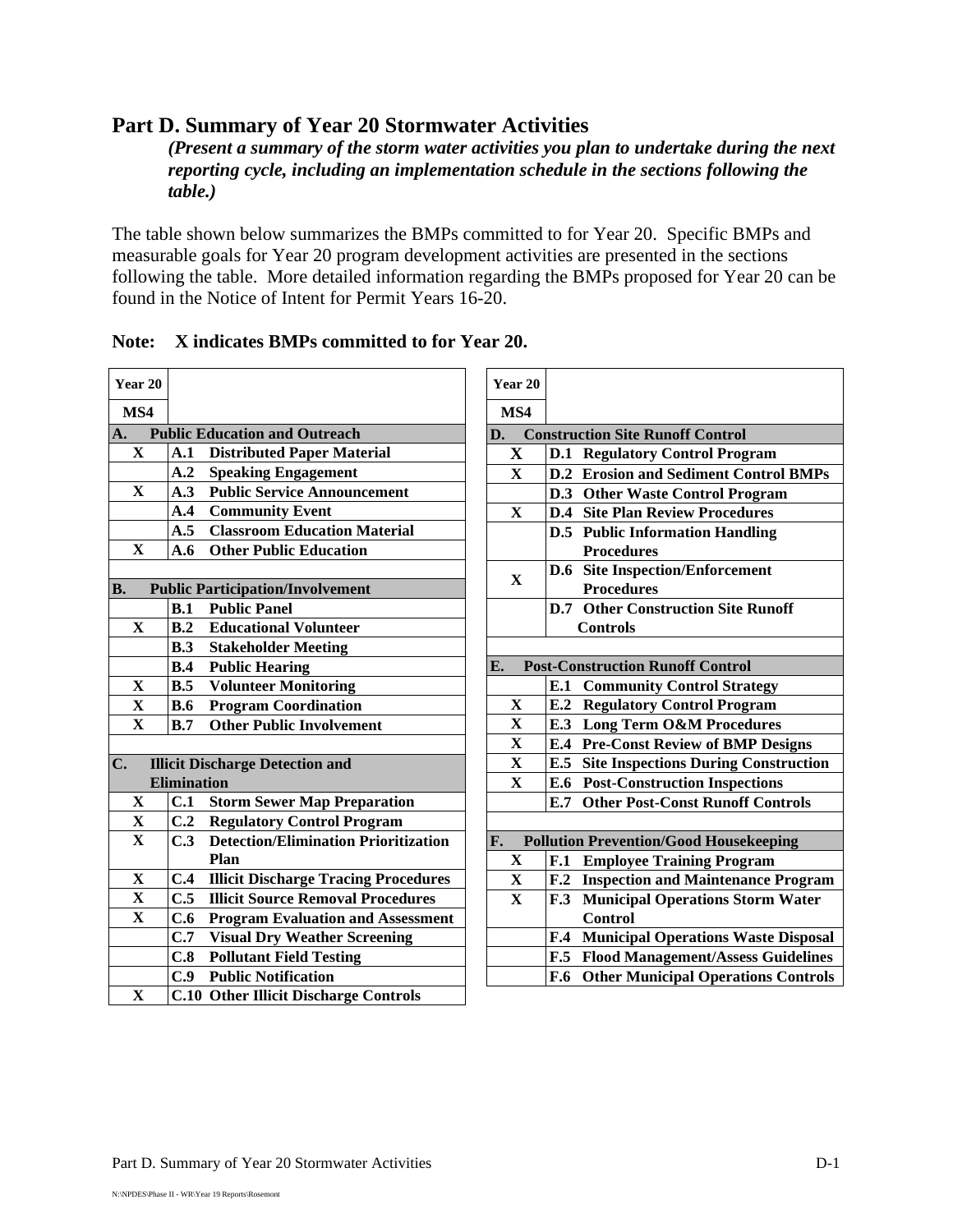## **1. Public Education and Outreach**

The Village is committing to conduct Public Education and Outreach as part of its permit. Public Education and Outreach requires implementation of a program to distribute educational material to the community or conduct equivalent outreach activities about the impacts of storm water discharges on water bodies and the steps that the public can take to reduce pollutants to stormwater runoff. The Village commits to implementation of BMPs related to A.1, A.3, and A.6 as described below.

### **A.1 Distributed Paper Material**

The Village will make available informational brochures to the public to increase awareness of impacts of stormwater discharges on water bodies and steps the public can take to reduce pollutants in stormwater runoff.

*Measurable Goals: The Village will make the informational material and brochures available at the Village facilities.* 

#### **A.3 Public Service Announcement**

The Village will include a stormwater and/or water quality related article once a year in the Village's newsletter.

*Measurable Goals: The Village will include a stormwater and/or water quality related article in the Village's newsletter.*

#### **A.6 Other Public Education**

The Village will monitor the links on the Village website that were posted to increase public awareness of impacts of stormwater discharges on water bodies and the steps the public can take to reduce pollutants in stormwater runoff. The Village will also post their NOI on the Village website.

*Measurable Goals: The Village will monitor website links and update as new information becomes available.*

## **2. Public Participation/Involvement**

The Village will perform activities and services related to the Public Participation/Involvement minimum control measure. BMPs will be implemented under BMP numbers B.2, B.5, B.6 and B.7 as described below.

#### **B.2 Educational Volunteer, B.5 Volunteer Monitoring and B.6 Program Coordination**

The Village will continue to provide coordination and support to local schools, businesses or civic groups for water quality and/or stream enhancement activities.

*Measurable Goals: The Village will continue to support and encourage local civic groups to perform stormwater activities.* 

#### **B.7 Other Public Involvement**

The Village will modify the current contact information on the website to include a Citizens Report Form or similar method that includes reporting illicit discharges to the storm sewer system and maintenance problems associated with ponds, streams or outfalls. The Citizens Report Form or similar method will allow residents of Rosemont to electronically submit notification of infrastructure problems directly to the Public Works Department.

*Measurable Goals: The Village will create Citizens Report Form or similar method for reporting illicit discharges and stormwater maintenance problems.*

## **3. Illicit Discharge Detection and Elimination**

The Village commits to performing some activities related to the Illicit Discharge Detection and Elimination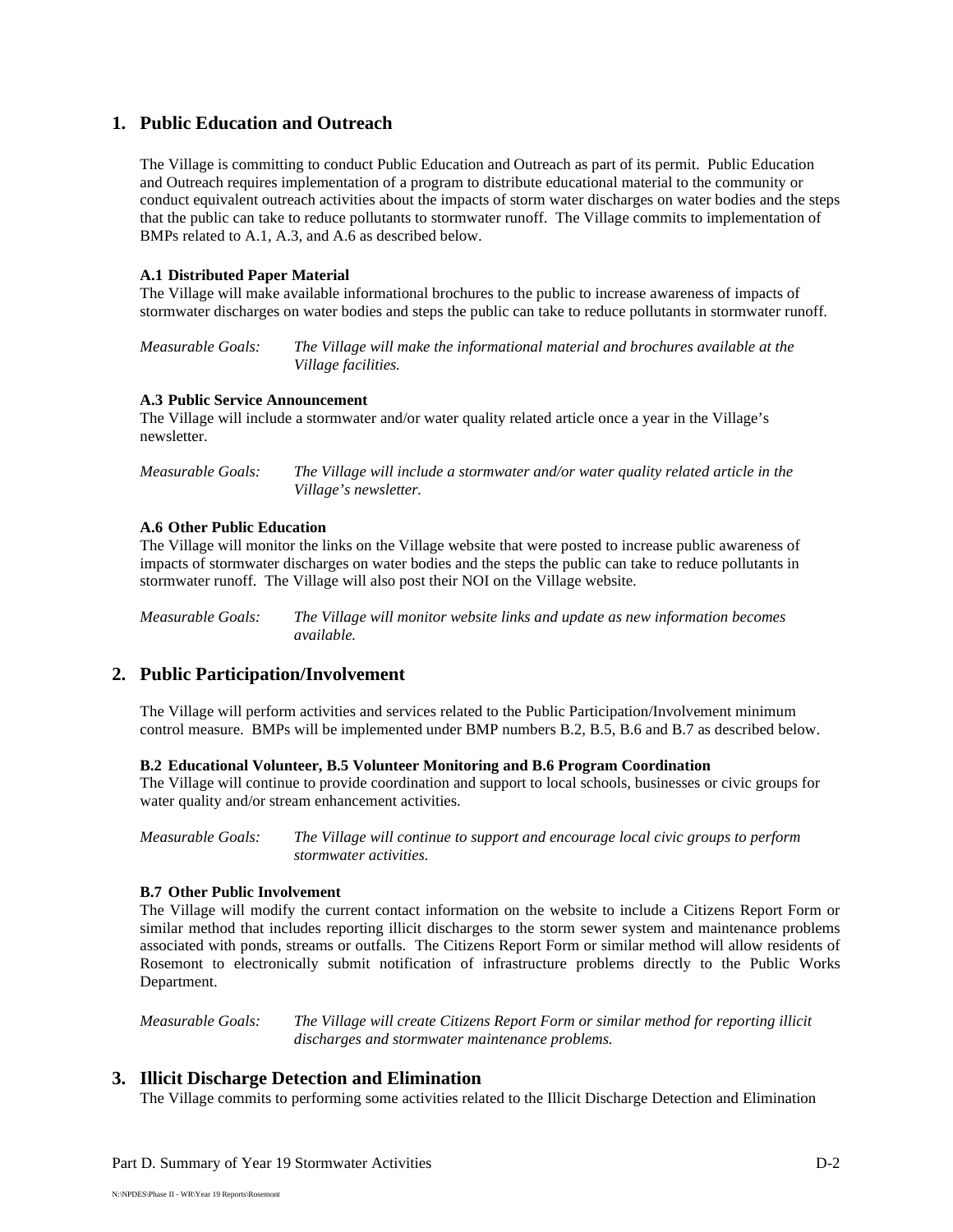minimum control. BMPs will be implemented under BMP numbers C.1, C.2, C.3, C.4, C.5, C.6 and C.10 as described below.

#### **C.1 Storm Sewer Map Preparation**

The Village currently has a storm sewer map of the Village. The Village will update the storm sewer map to include reflect new and re-development.

*Measurable Goals: The Village will continue to update the storm sewer map as necessary.*

#### **C.2 Regulatory Control Program**

The Metropolitan Water Reclamation District of Greater Chicago (MWRDGC) Sewage and Waste Control Ordinance prohibits the discharge of wastes of any kind to the waters of the state under the jurisdiction of the MWRD and the Village.

*Measurable Goals: The MWRD and the Public Works Department will continue to enforce the current regulations to prevent illicit discharges to the storm sewer system.*

#### **C.2 Regulatory Control Program, C.3 Detection/Elimination Prioritization Plan, C.4 Illicit Discharge Tracing Procedures, and C.5 Illicit Source Removal Procedures**

The Public Works Department has procedures for handling the report of a possible illicit discharge to storm sewer systems and procedures for tracking reports of illicit discharges. The enforcement guidelines in the Village Code require the elimination of illicit discharges once they are discovered, tracked and investigated.

*Measurable Goals: The Public Works Department will continue investigating and enforcing code guidelines for eliminating illicit discharges once they are reported and investigated.* 

#### **C.6 Program Evaluation and Assessment**

The Village will perform yearly program compliance monitoring and evaluation to determine the effectiveness of the overall program and the BMPs selected.

*Measurable Goals: The Village will perform a yearly evaluation of its NPDES program and BMPs selected to for effectiveness in meeting the specified goals.* 

#### **C.10 Other Illicit Discharge Controls**

The Village will perform annual monitoring of the receiving waters upstream and downstream of the MS4 discharges.

*Measurable Goals: The Village perform annual monitoring of the receiving waters upstream and downstream of all MS4 discharge points.* 

## **4. Construction Site Runoff Control**

The Village will perform activities and services related to the Construction Site Runoff Control minimum control measure. BMPs will be implemented under BMP numbers D.1, D.2, D.4 and D.6 as described below.

#### **D.1 Regulatory Control Program, D.2 Erosion and Sediment Control, D.4 Site Plan Review Procedures, and Site Inspection/Enforcement Procedures**

The Village has a regulatory control program that requires sediment and erosion control measures for all developments over 1 acre within the Village. The Village requires that these measures be submitted to the Village during the Site Plan Review Procedures and provides resources on sediment and erosion control BMPs. The Village also performs inspections on development sites during construction to verify compliance with the development plans and local codes and procedures. In addition, the Village will continue to update the Ordinance and Public Works procedures to meet the NPDES requirements.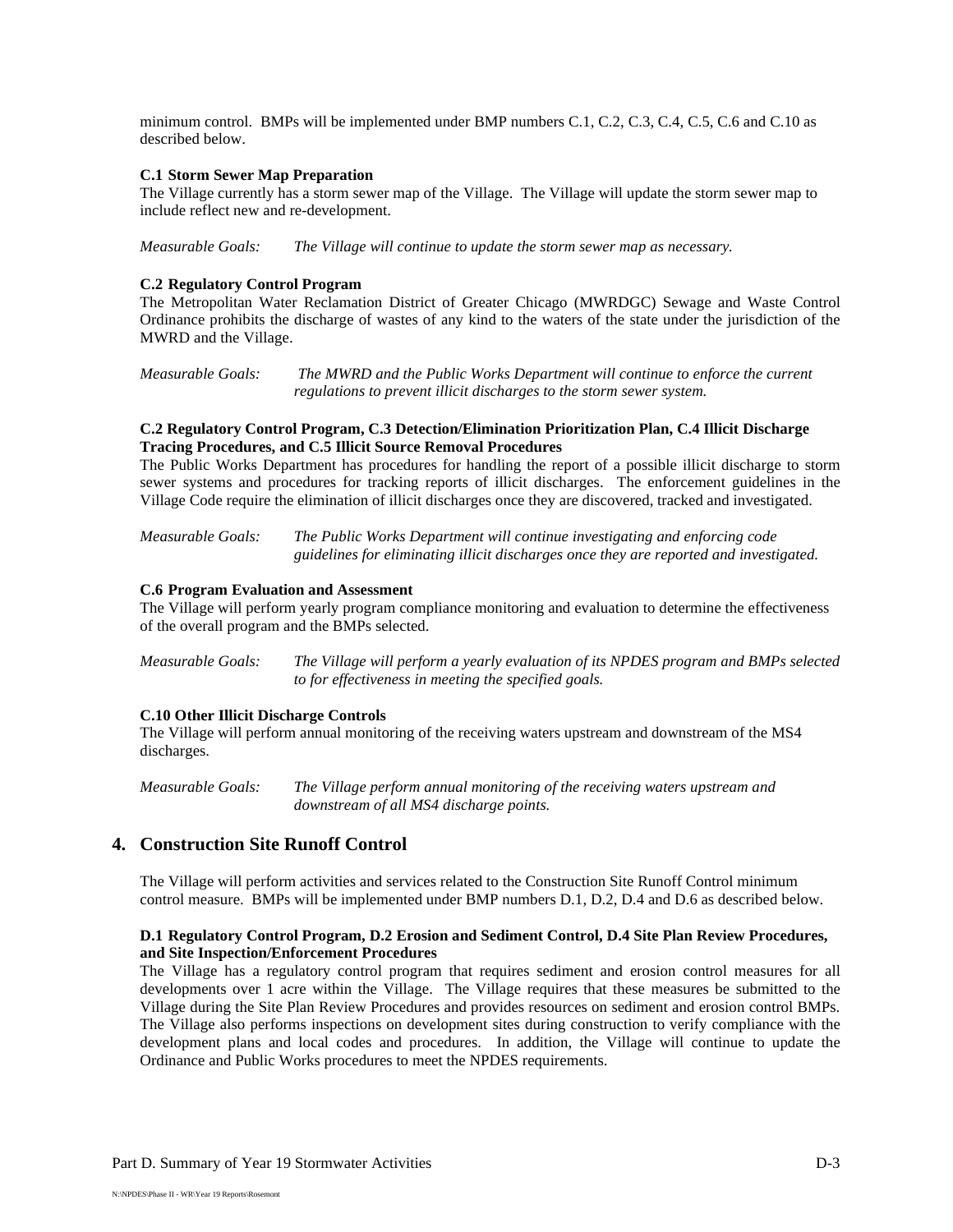*Measurable Goal: The Public Works Department will continue to require the review of sediment and soil erosion control measures during site review and perform inspections for development sites in the Village.*

## **5. Post-Construction Runoff Control**

The Village will perform activities and services related to the Post-Construction Site Runoff Control minimum control measure. BMPs will be implemented under BMP numbers E.2, E3, E.4, E.5 and E.6 as described below.

#### **E.2 Regulatory Control Program**

The Village requires that the site design for development projects that disturb greater than one acre must have in place controls that would protect water quality and reduce the discharge of pollutants for the life of the development project. The Village will also continue to update the Ordinance to meet the requirements of the NPDES program.

*Measurable Goals: The Public Works Department will continue to enforce the requirements.*

#### **E.3 Long Term O & M Procedures**

*Measurable Goal: The Village has procedures that specifically require long-term stormwater facility maintenance from new development and redevelopment projects.*

#### **The Village will continue to enforce the procedures and requirements.**

#### **E.4 Pre-Construction Review of BMP Designs, E.5 Site Inspections During Construction and E.6 Post-Construction Inspections**

The Village Site Development Plan Review Procedures includes provisions for the review of structural and nonstructural stormwater BMPs and inspection of the BMPs during and after construction.

*Measurable Goals: The Village Engineer will continue to review stormwater BMPs within site development plans and perform inspections of the BMPs during and after construction.*

## **6. Pollution Prevention/Good Housekeeping**

This minimum control measure involves the development and implementation of an operation and maintenance program to reduce the discharge of pollutants from municipal operations. This program must include a training program for municipal employees. The Village will perform BMPs under BMP number F.1, F.2 and F.3 as described below.

#### **F.1 Employee Training Program and F.3 Municipal Operations Storm Water Control**

The Village will hand out literature and/or provide in-house presentations that provide guidance and procedures for employees to reduce or eliminate the discharge of pollutants from Village owned facilities to the storm sewer system. The goal of this BMP will be to educate Village employees of current practices that contribute to stormwater pollution and/or to develop new procedures and make revisions to existing procedures that will curtail the discharge of pollutants to storm sewer systems by Village employees.

*Measurable Goals: The Village will continue in-house training that will curtail discharge of pollutants to storm sewer systems by Village employees.*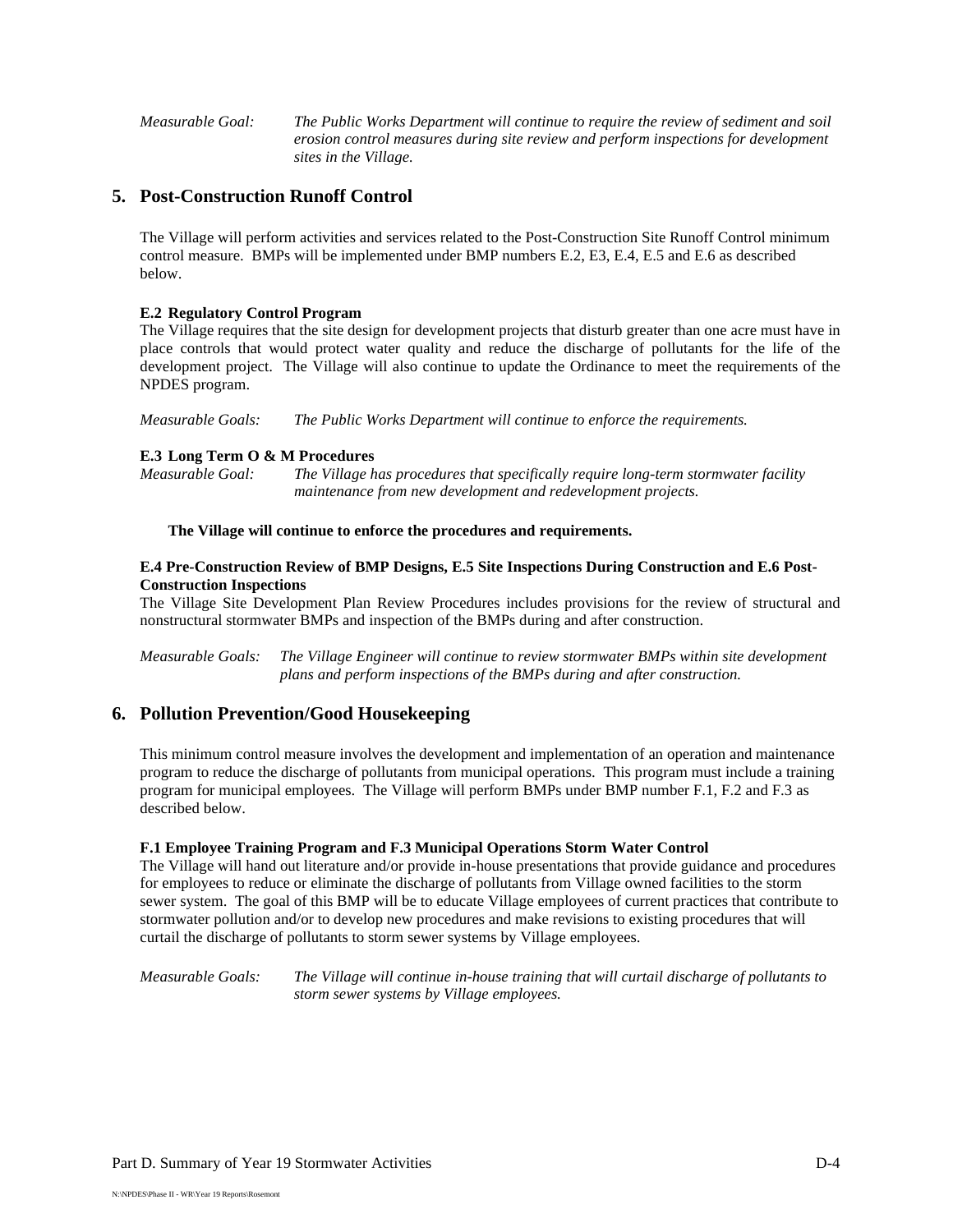### **F.2 Inspection and Maintenance Program**

The Public Works Department procedures require routine inspections of ponds, stream channels and storm sewer outfalls by Public Works staff. Non-routine inspection visits are required to address comments from residents and the Fire Department Hazardous Materials Unit reports. Inspection forms are used for each inspection and these inspections are tracked.

*Measurable Goals: The Village will continue the inspection program.*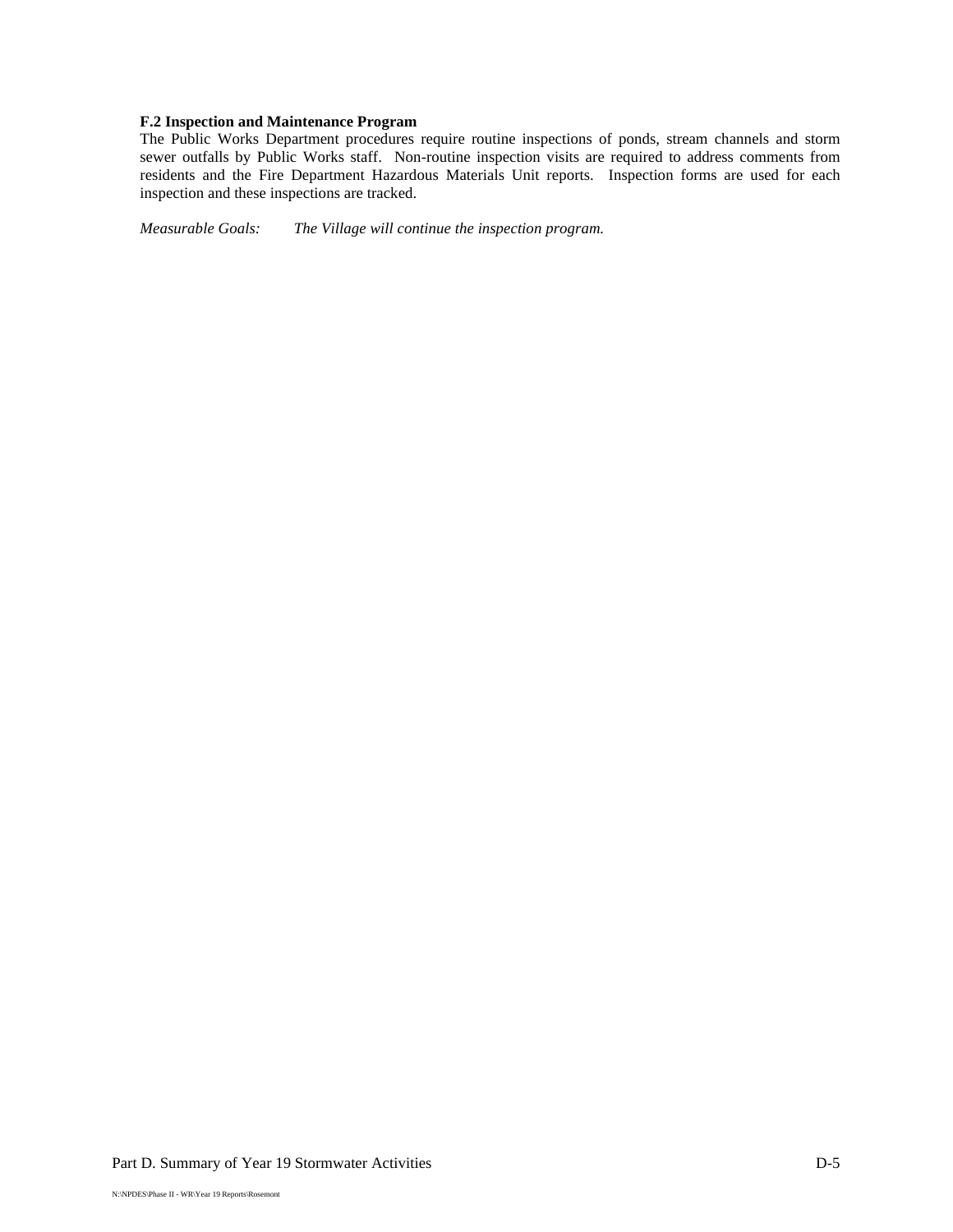## **Part E. Notice of Qualifying Local Program**

The Village's Code of Ordinances, existing public programs and Public Works Department projects are considered Qualifying Local Programs (QLPs) that count towards satisfying the requirements of the six minimum control measures.Listed below is a summary of the activities performed by the QLPs during Year 19. In general, all activities performed by the QLPs during Year 19 will be continued in subsequent years.

## **1. Public Education and Outreach:**

The Village does not currently have a qualifying local program for public education and outreach.

## **2. Public Participation/Involvement:**

The Village does not currently have a qualifying local program for public particpation/ involvement.

## **3. Illicit Discharge Detection and Elimination:**

The Village has a storm sewer map of the Village. This program relates to BMP number C.1.

## **4. Construction Site Runoff Control:**

The Village Engineer currently reviews engineering plans for all proposed developments and inspects development sites during construction in accordance with MWRDGC WMO requirements. This program relates to BMP numbers D.4 and D.6.

## **5. Post-Construction Runoff Control:**

The Village requires a permit from MWRDGC under the WMO for all new construction. The MWRDGC requires post construction BMPs for volume control. The WMO provides permit and design requirements for stormwater detention facilities and requires owners to maintain stormwater facilities to prevent the degradation of local water quality. This relates to BMP numbers E.2 and E.3. The Village Engieer also inspects construction sites during construction and upon completion of construction. This relates to BMP numbers E.5 and E.6.

## **6. Pollution Prevention/Good Housekeeping:**

The Department of Public Works has a covered salt storage structure. This program relates to BMP F.3.